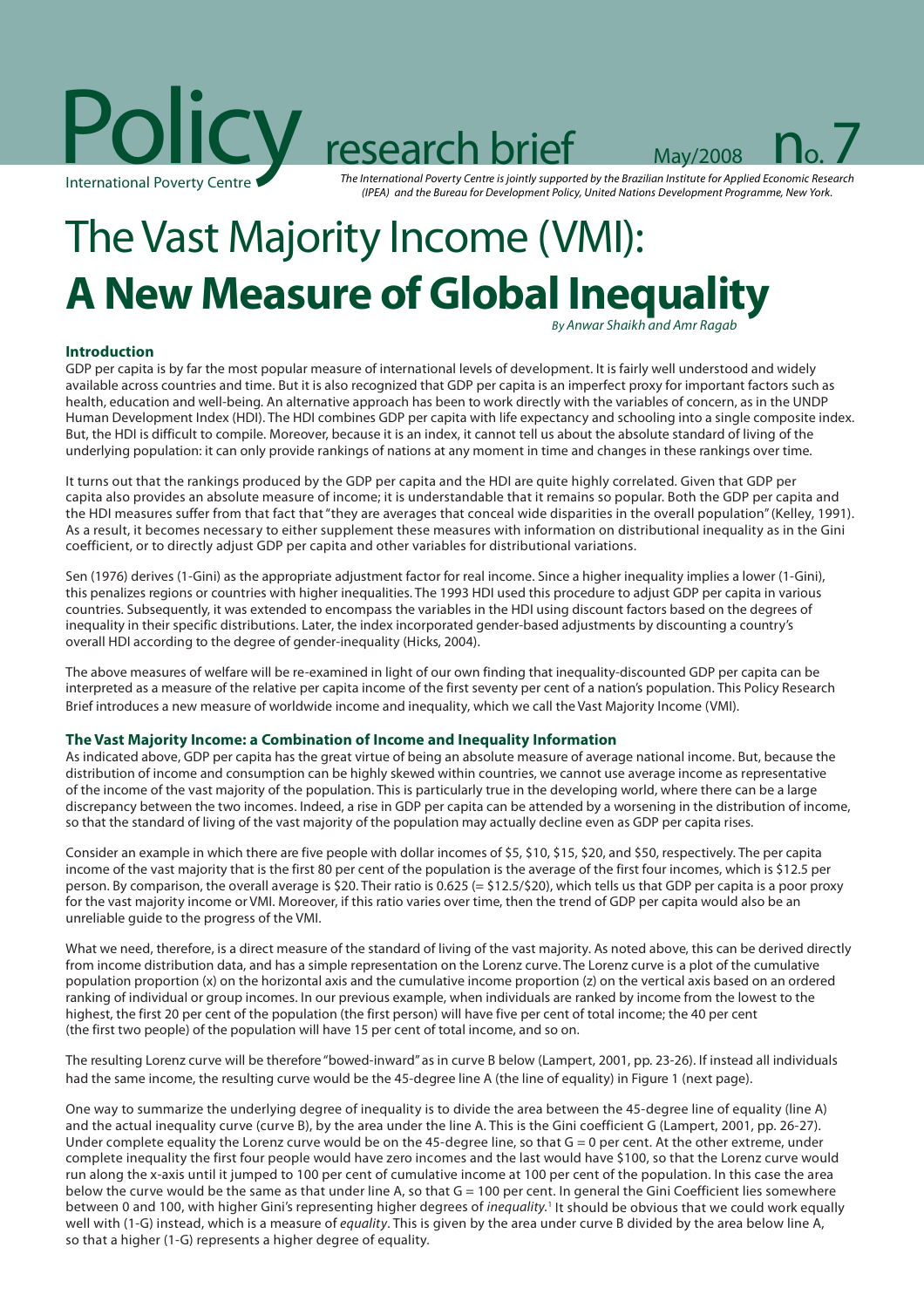Figure 1



As a ratio of two areas, the Gini coefficient does not have much intuitive appeal. Neither do other interpretations of it, such as "the expected distance between two randomly drawn incomes over twice the mean" (Subramanian, 2004, p. 7). Moreover, since the Gini coefficient only captures the degree of inequality but not the level of income, the two dimensions are typically presented separately. It is therefore useful to note that the ratio of the per capita income of any population subgroup to the average is a particularly simple and intuitive way of taking both dimensions into account.

Consider our previous example in which there were five people with incomes of \$5, \$10, \$15, \$20, and \$50, respectively. Then in order to compute the per capita income of the vast majority, i.e. the first 80 per cent of the population, we average the first four incomes to get \$12.5 per person, as compared to the overall average which is \$20. The ratio of the vast majority income to the overall average (VMIR) is therefore 0.625 (= \$12.5/\$20). But we can also work backwards by first summing the cumulative income proportion of the first four quintiles  $(0.05 + 0.10 + 0.15 + 0.20 = 0.50)$  and dividing them by the corresponding cumulative population proportion (0.80) to get 0.625, which is also the ratio of the vast majority per capita income to the average. This is useful because the cumulative income proportion is the y-axis of the Lorenz curve and the cumulative population proportion its x-axis. Therefore, the vast majority income ratio (VMIR) is simply the slope of the ray through the origin to the point on the curve which represents 80 per cent of the population, which is the slope of the line C in Figure 1. Multiplying the VMIR by the average income per

capita (\$20) then gives us the actual level of the vast majority income per capita (\$12.5). In this way we can use international income inequality data to calculate the VMIR and use the appropriate average per capita measure from national income accounts to calculate the level of the vast majority per capita incomes in any given year.<sup>2</sup>

The same procedure would obviously apply to the relative income ratio (IR) for any proportion of the population, such as the bottom quintile or decile.<sup>3</sup> But, we have chosen to focus on the per capita income of the vast majority (the first 80 per cent) of the population. This in part because average per capita income is often implicitly taken to be a proxy for the vast majority per capita income, and we wish to demonstrate that the two can differ markedly. It is also because the notion of the income of the vast majority has obvious political resonance in any modern political system, and we wish to explore such links in subsequent works.

Our distribution data is derived from the World Income Inequality Database published by the United Nations University and the World Institute for Development Economics Research. The data is quite mixed, and has uneven temporal coverage for earlier years and for most non-OECD countries. In this paper we use the largest consistent data on the distribution of Personal Disposable (PD) income we were able to construct for 69 countries (643 observations). To complement this, we use Net National Income per capita (NNIpc) rather than GDP per capita as the appropriate measure of average national income per capita. NNI is more appropriate because it includes the factor income accruing from the rest of the world but excludes depreciation (which should not enter into personal income).

A more detailed description of sources and methods is provided in Shaikh and Ragab (2007, Data Appendix).

## **International Variations in Absolute Vast Majority Incomes (VMI)**

If the countries in our sample are ranked by their real NNIpc, Luxemburg (\$37,736), Norway (\$31,283) and the US (\$28,153) will be at the top, and Ethiopia (\$697) and Cambodia (\$494) at the bottom. In Figure 2, we display the real VMIs for the same set of countries, with the countries listed in the same order (i.e. in rank order of their real NNIpc). As before, we have Luxemburg (\$30,000), Norway (\$22,000) and the US (\$21,000) at the top end, and Ethiopia (\$500) and Cambodia (\$300) at the bottom. But now it can be seen that Norway's VMI is larger than that of the US, even though its NNIpc is smaller. Thus in terms

#### Figure 2



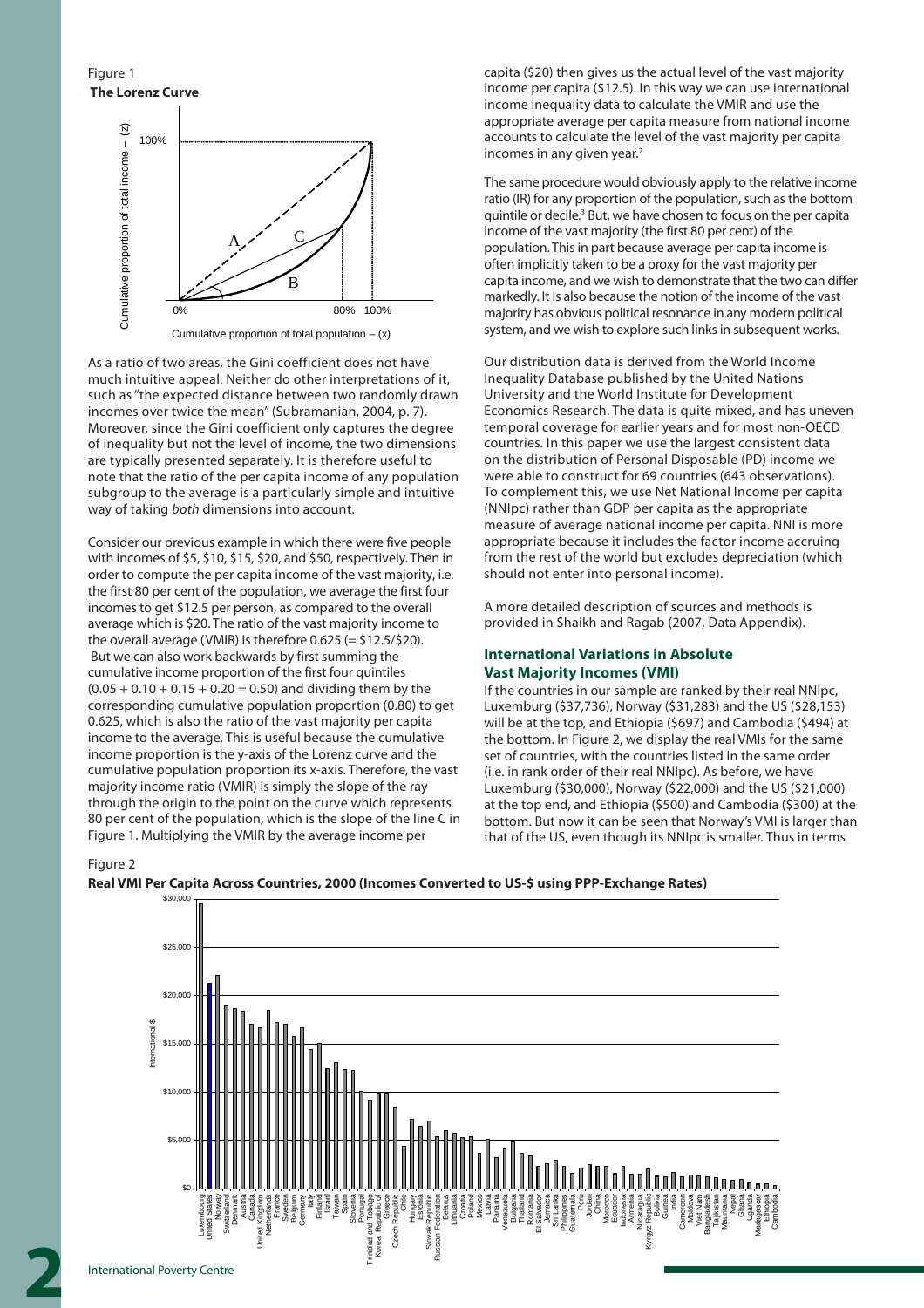Figure 3



of VMI, Norway moves up to second place, and the US falls to third place. This is because the inequality of income is considerably higher in the US. Chile provides an even more striking example of the negative effects of inequality: in terms of the conventional measure of NNIpc, Chile is similar to Hungary; but in terms of the VMI, it is similar to Venezuela.

Figure 3 displays the differences between the two rankings (NNIpc rank – VMI rank). Countries are listed in order of this ranking difference. India appears at the top of this list because it moves up 6 places. Jordan and Bulgaria each move up 4 places, and Vietnam, the Netherlands and China each move up 3 places. At the other end, Mexico, the UK and Canada each fall 3 places. For instance, Canada is ranked  $7<sup>th</sup>$  in the world in terms of NNIpc, but 10th in the world in terms of VMI. Thus it falls 3 places when we move from the former measure to the latter. Panama falls 4 places, Guatemala 7 places, and Chile appears at the bottom of the list because it falls 10 places.

 Table 1 displays the coefficients of variation of average, vast majority (bottom 80 per cent) and affluent minority (top twenty per cent) per capita incomes. We find that the relative per capita income of affluent minority (AMI) has a considerably lower coefficient of variation (82 per cent) than the vast majority incomes (96 per cent). The rich, it seems, are more alike across nations than are the rest of their fellow citizens.

Table 1

### **Coefficients of Variation of Real Rer Capita VMI, AMI and NNIpc**

| For the 69 countries | <b>NNI</b> | <b>VMI</b> | AMI  |  |
|----------------------|------------|------------|------|--|
| in the Sample        | 89.4       | 95.9       | 82 2 |  |

Finally, it is useful to note that VMIR, the relative per capita income of vast majority, and (1-G), are both measures of equality which have the same bounds: zero per cent in the case of perfect inequality, and one hundred per cent in the case of perfect equality. The former is given by the slope of a ray C in Figure 1, while the latter is the ratio of the area under curve B divided by the area below line A. We might therefore expect that there would be some sort of relation across countries between these two measures. But our data reveals a particularly striking and surprising fact: in every nation, ranging from the richest country in our sample (Luxemburg) to the poorest (Cambodia), the ratio of the VMIR to (1-G) is almost exactly 1.1. Another way

to put it is that the per capita income of the vast majority of the population is always equal to about 1.1 times its "inequalitydiscounted average income per capita": VMI = 1.1 (NNIpc) x (1-G). This "1.1 Rule" is shown in Figure 4 (next page).

Panama Guatemala Chile

In a more extensive work (Shaikh and Ragab, 2007) we demonstrate that the "1.1 Rule" also holds over time in all countries. We also show that a particular "econophysics" approach to income distribution, discussed by Dragulescu and Yakovenko (2001) can be used to predict both the level as well as the international and intertemporal constancy of the "1.1 Rule". Furthermore, we demonstrate that the relative per capita income of the bottom seventy per cent is essentially equal to (1-G) in every country. This provides a simple and intuitive meaning for (1-G), which is in effect the relative per capita income of the first seventy per cent of the population in any given country. In this light, the suggestions by Amartya Sen and Douglas Hicks that countries be compared in terms of their "inequality-adjusted average per capita incomes" (NNIpc (1-G)) turns out to be equivalent to comparing them in terms of the real per capita incomes of the first seventy per cent of the population. This is an intuitive and appealing common metric.

# **Conclusions and Policy Implications**

Income levels and income inequality tend to be treated separately, the former through average per capita income measures such as GDP per capita and the latter through inequality measures such as the Gini coefficient. We demonstrate that the per capita income of any fraction of the population combines these two aspects in an intuitively useful manner. Of particular interest is the real per capita income of the vast majority or the first eighty per cent of any nation, which has obvious significance in making international comparisons.

Several interesting patterns come to the fore. For instance, per capita NNI and VMI both vary greatly across countries. Second, the variations are not proportional, because the ratio of VMI to NNI also varies considerably across countries. Thus average income measures are not good proxies for vast majority incomes. Indeed, ranking nations by the latter rather than the former can give rise to substantial differences in ranking. For instance, while Norway's real NNI per capita in 2000 is 10 per cent lower than that of the US; the real per capita disposable income of Norway's vast majority is 4 per cent higher. An even greater contrast exists between Mexico and Venezuela: Venezuela's real GDP per capita is 6 per cent lower, but its VMI is 13 per cent higher. Another interesting finding is that the incomes of the rich are more equal